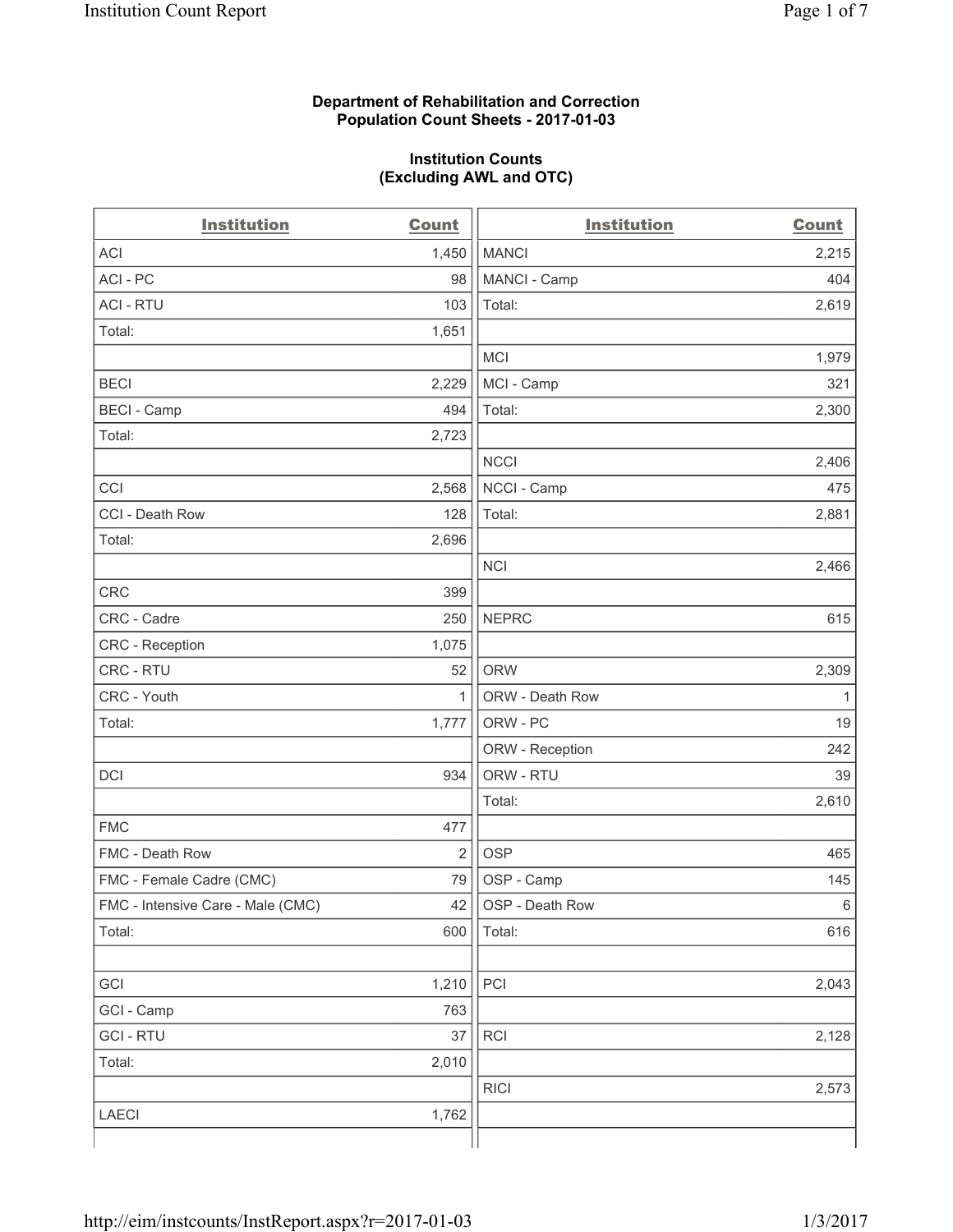|                          |       | SCI            | 2,046                              |
|--------------------------|-------|----------------|------------------------------------|
| LECI                     | 2,090 |                |                                    |
| LECI - Camp              | 179   | SOCF           | 1,174                              |
| Total:                   | 2,269 | SOCF - RTU     | 57                                 |
|                          |       | Total:         | 1,231                              |
| LOCI                     | 2,254 |                |                                    |
|                          |       | <b>TCI</b>     | 1,089                              |
| LORCI                    | 254   | TCI - Camp     | 444                                |
| LORCI - Cadre            | 155   | Total:         | 1,533                              |
| <b>LORCI - Reception</b> | 1,089 |                |                                    |
| Total:                   | 1,498 | <b>TOCI</b>    | 1,056                              |
|                          |       | TOCI - PC      | 99                                 |
| <b>MACI</b>              | 1,046 | Total:         | 1,155                              |
| MACI - Minimum           | 1,276 |                |                                    |
| Total:                   | 2,322 | <b>WCI</b>     | 1,164                              |
|                          |       | <b>WCI-RTU</b> | 81                                 |
|                          |       | Total:         | 1,245                              |
|                          |       |                | 50,557<br><b>Total Population:</b> |

\* The Total Population includes 30 Offenders with Reason Codes 30 & 31. \*\* The Total Population includes 39 Offenders with Reason Code 0A.

| (Include AWL and Exclude OTC) |                   |             |            |               |              |  |
|-------------------------------|-------------------|-------------|------------|---------------|--------------|--|
| <b>Security Level</b>         |                   | <b>Body</b> | <b>AWL</b> | <u>(-OTC)</u> | <b>Total</b> |  |
| Total Level 5                 |                   | 99          |            |               | 99           |  |
| <b>Total Level 4</b>          |                   | 1,940       | 36         | 27            | 1,949        |  |
| Total Level 3                 |                   | 11,911      | 156        | 119           | 11,948       |  |
| Total Level 2                 |                   | 16,287      | 249        | 160           | 16,376       |  |
| Total Level 1                 |                   | 15,845      | 162        | 82            | 15,925       |  |
| Total Death Row               |                   | 137         | 2          |               | 138          |  |
|                               | <b>Total Male</b> | 46,219      | 606        | 390           | 46,435       |  |

# **Male Population by Security Level**

## **Female Population by Institution (Include AWL and Exclude OTC)**

| <b>Institution</b>       | <b>Body</b> | <b>AWL</b> | $(-OTC)$ | <b>Total</b> |
|--------------------------|-------------|------------|----------|--------------|
| <b>DCI</b>               | 934         | 6          | 5        | 935          |
| <b>FMC</b>               | 23          |            |          | 24           |
| FMC - Female Cadre (CMC) | 79          |            | 0        | 79           |
| <b>NEPRC</b>             | 615         | 16         | 9        | 622          |
| <b>ORW</b>               | 2,309       | 37         | 20       | 2,326        |
|                          |             |            |          |              |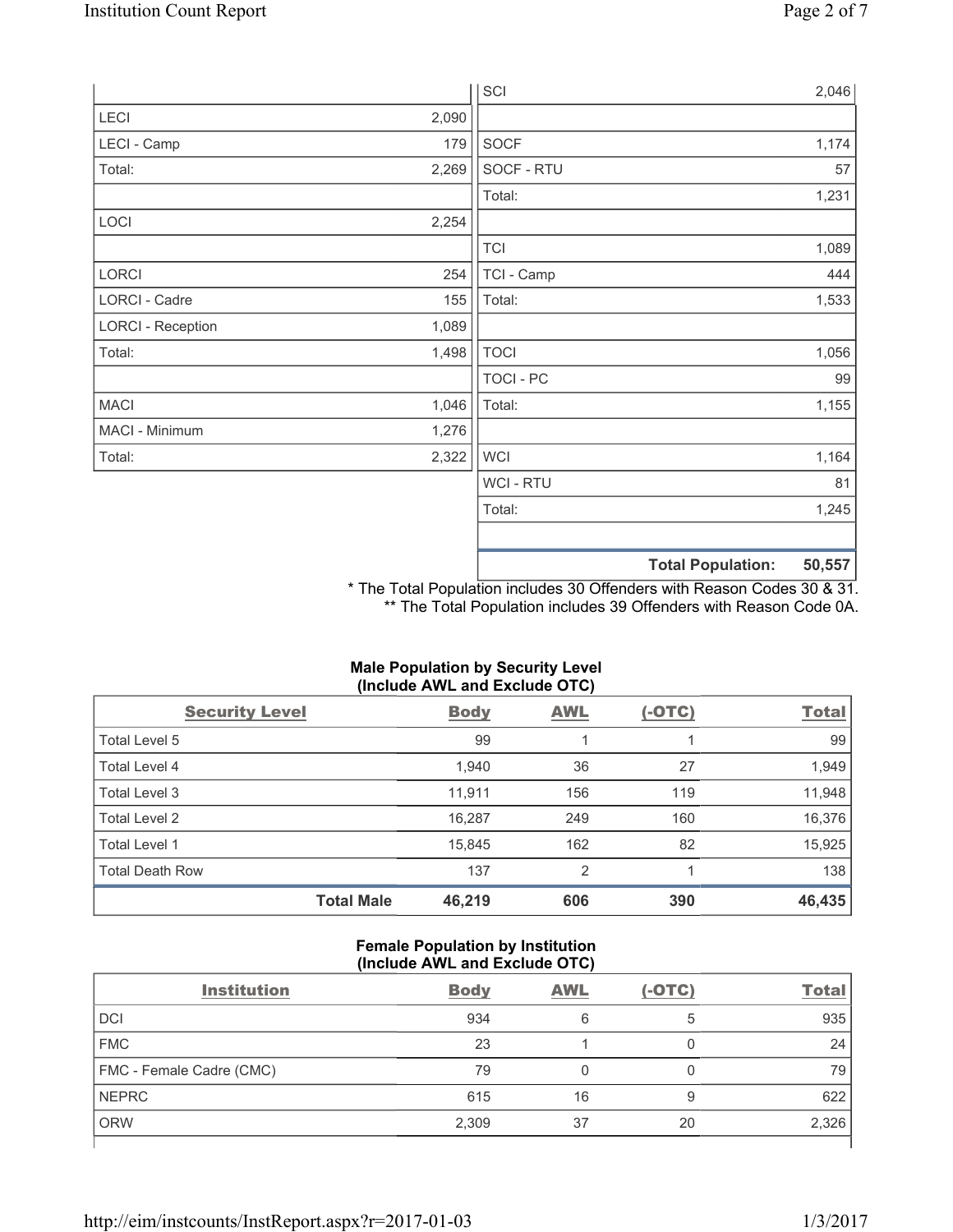| <b>ORW</b> - Death Row |                          |        | 0   |     |        |
|------------------------|--------------------------|--------|-----|-----|--------|
| ORW - PC               |                          | 19     | 0   |     | 19     |
| ORW - Reception        |                          | 242    |     |     | 243    |
| ORW - RTU              |                          | 39     | 0   |     | 39     |
|                        | <b>Total Female</b>      | 4,261  | 61  | 34  | 4,288  |
|                        | <b>Total Population:</b> | 50,480 | 667 | 424 | 50,723 |

### **Male Population by Institution: Security Level 5 (Include AWL and Exclude OTC)**

|             | <b>Institution</b>   | <b>Body</b> | <b>AWL</b> | $(-OTC)$ | <b>Total</b> |
|-------------|----------------------|-------------|------------|----------|--------------|
| <b>OSP</b>  |                      | 96          |            |          | 96           |
| <b>SOCF</b> |                      |             |            |          |              |
| SOCF - RTU  |                      |             |            |          |              |
|             | <b>Total Level 5</b> | 99          |            |          | 99           |

## **Male Population by Institution: Security Level 4 (Include AWL and Exclude OTC)**

| <b>Institution</b>       | <b>Body</b>    | <b>AWL</b>          | $(-OTC)$            | <b>Total</b>   |
|--------------------------|----------------|---------------------|---------------------|----------------|
| ACI                      | $\overline{2}$ | $\mathsf{O}\xspace$ | $\mathbf 0$         | $\sqrt{2}$     |
| CCI                      | 5              | $\mathsf{O}\xspace$ | $\mathsf{O}\xspace$ | $\sqrt{5}$     |
| CRC                      | 12             | $\mathbf{1}$        | $\mathbf{1}$        | 12             |
| CRC - Reception          | $\sqrt{5}$     | $\mathsf{O}\xspace$ | $\mathsf 0$         | $\sqrt{5}$     |
| LECI                     | 12             | $\mathsf{O}\xspace$ | $\mathsf{O}\xspace$ | 12             |
| <b>LORCI</b>             | $\overline{7}$ | $\mathbf 2$         | $\overline{2}$      | $\overline{7}$ |
| <b>LORCI - Reception</b> | $\overline{4}$ | $\mathsf{O}\xspace$ | $\mathsf 0$         | $\overline{4}$ |
| <b>MACI</b>              | 27             | $\mathbf 0$         | $\mathsf{O}\xspace$ | 27             |
| <b>MANCI</b>             | 25             | $\overline{2}$      | $\overline{2}$      | 25             |
| <b>NCCI</b>              | $\mathbf{1}$   | $\mathsf{O}\xspace$ | $\mathsf 0$         | $\mathbf{1}$   |
| <b>NCI</b>               | 1              | $\mathsf{O}\xspace$ | $\mathsf{O}\xspace$ | $\mathbf{1}$   |
| <b>OSP</b>               | 365            | 6                   | 5                   | 366            |
| <b>RCI</b>               | 24             | $\mathsf{O}\xspace$ | $\mathsf{O}\xspace$ | 24             |
| <b>RICI</b>              | $\sqrt{5}$     | $\mathbf 0$         | $\mathsf{O}\xspace$ | $\sqrt{5}$     |
| SCI                      | $\overline{2}$ | $\mathsf{O}\xspace$ | $\mathbf 0$         | $\overline{2}$ |
| SOCF                     | 1,164          | 17                  | 14                  | 1,167          |
| SOCF - RTU               | 52             | $\mathsf{O}\xspace$ | $\mathbf 0$         | 52             |
| <b>TCI</b>               | 1              | $\mathsf{O}\xspace$ | $\mathbf 0$         | 1              |
| <b>TOCI</b>              | 192            | 8                   | 3                   | 197            |
| <b>TOCI - PC</b>         | 16             | $\mathbf 0$         | $\mathsf 0$         | $16\,$         |
| WCI                      | 15             | $\mathsf{O}\xspace$ | $\mathbf 0$         | $15\,$         |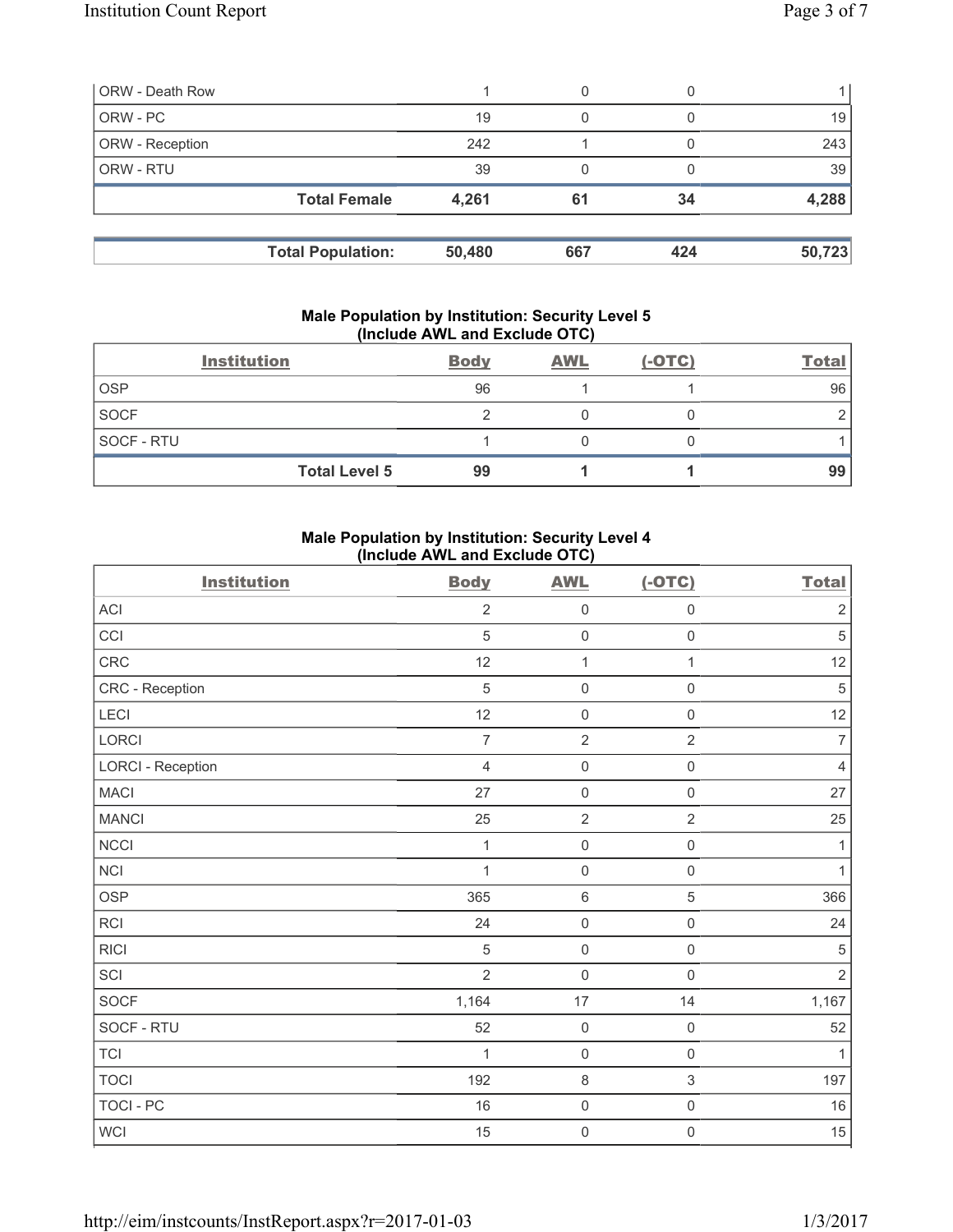| <b>WCI-RTU</b> |                      |       |    |       |
|----------------|----------------------|-------|----|-------|
|                | <b>Total Level 4</b> | 1.940 | კხ | 1,949 |

| <b>Institution</b>                | <b>Body</b>    | <b>AWL</b>          | $(-OTC)$            | <b>Total</b>   |
|-----------------------------------|----------------|---------------------|---------------------|----------------|
| ACI                               | 22             | $\mathsf{O}\xspace$ | $\mathsf{O}\xspace$ | 22             |
| <b>BECI</b>                       | 1              | 1                   | 1                   | 1              |
| CCI                               | $\overline{2}$ | $\mathsf{O}\xspace$ | 0                   | $\sqrt{2}$     |
| CRC                               | 93             | $\overline{7}$      | $\overline{4}$      | 96             |
| CRC - Cadre                       | 152            | $\mathbf 0$         | $\mathsf{O}\xspace$ | 152            |
| CRC - Reception                   | 736            | 11                  | $\overline{7}$      | 740            |
| CRC - RTU                         | 51             | $\mathsf{O}\xspace$ | $\mathsf 0$         | 51             |
| CRC - Youth                       | 1              | $\mathsf{O}\xspace$ | $\mathsf{O}\xspace$ | 1              |
| <b>FMC</b>                        | $\overline{7}$ | $\mathsf{O}\xspace$ | $\mathsf 0$         | $\overline{7}$ |
| FMC - Intensive Care - Male (CMC) | $\sqrt{2}$     | $\mathbf 0$         | $\mathsf{O}\xspace$ | $\sqrt{2}$     |
| GCI                               | $\mathbf{1}$   | $\mathsf{O}\xspace$ | $\mathsf{O}\xspace$ | 1              |
| <b>LAECI</b>                      | $\overline{4}$ | $\mathsf{O}\xspace$ | $\mathsf 0$         | 4              |
| LECI                              | 1,982          | 10                  | 7                   | 1,985          |
| LOCI                              | 1              | $\mathbf 0$         | $\mathsf{O}\xspace$ | $\mathbf{1}$   |
| LORCI                             | 82             | 32                  | 25                  | 89             |
| LORCI - Cadre                     | 94             | $\mathsf{O}\xspace$ | $\mathbf 0$         | 94             |
| <b>LORCI - Reception</b>          | 687            | 1                   | $\mathbf{1}$        | 687            |
| <b>MACI</b>                       | 962            | 15                  | 12                  | 965            |
| <b>MANCI</b>                      | 2,141          | 28                  | 26                  | 2,143          |
| <b>MCI</b>                        | $\overline{4}$ | $\mathsf{O}\xspace$ | $\mathsf 0$         | 4              |
| <b>NCCI</b>                       | $\overline{7}$ | $\mathbf{1}$        | 1                   | $\overline{7}$ |
| $\sf NCI$                         | $\overline{2}$ | $\mathbf{1}$        | $\mathbf{1}$        | $\sqrt{2}$     |
| <b>OSP</b>                        | 1              | $\mathsf{O}\xspace$ | $\mathsf{O}\xspace$ | 1              |
| PCI                               | 36             | $\overline{2}$      | $\mathsf 0$         | 38             |
| <b>RCI</b>                        | 1,854          | 26                  | 16                  | 1,864          |
| <b>RICI</b>                       | $\overline{7}$ | 0                   | 0                   | $\overline{7}$ |
| SOCF                              | $\overline{7}$ | $\mathsf{O}\xspace$ | $\mathsf{O}\xspace$ | 7              |
| SOCF - RTU                        | $\overline{4}$ | $\mathsf{O}\xspace$ | $\mathsf{O}\xspace$ | 4              |
| <b>TCI</b>                        | 1,012          | $10$                | $\overline{7}$      | 1,015          |
| TCI - Camp                        | $\mathbf{1}$   | $\mathsf{O}\xspace$ | $\mathsf{O}\xspace$ | $\mathbf{1}$   |
| <b>TOCI</b>                       | 701            | $\,$ 5 $\,$         | 5                   | 701            |
| <b>TOCI - PC</b>                  | 82             | $\mathsf{O}\xspace$ | $\mathsf{O}\xspace$ | 82             |
| <b>WCI</b>                        | 1,100          | $\,6\,$             | $\,6\,$             | 1,100          |
| WCI - RTU                         | $72\,$         | $\mathsf 0$         | $\mathsf{O}\xspace$ | $72\,$         |

## **Male Population by Institution: Security Level 3 (Include AWL and Exclude OTC)**

ľ

٦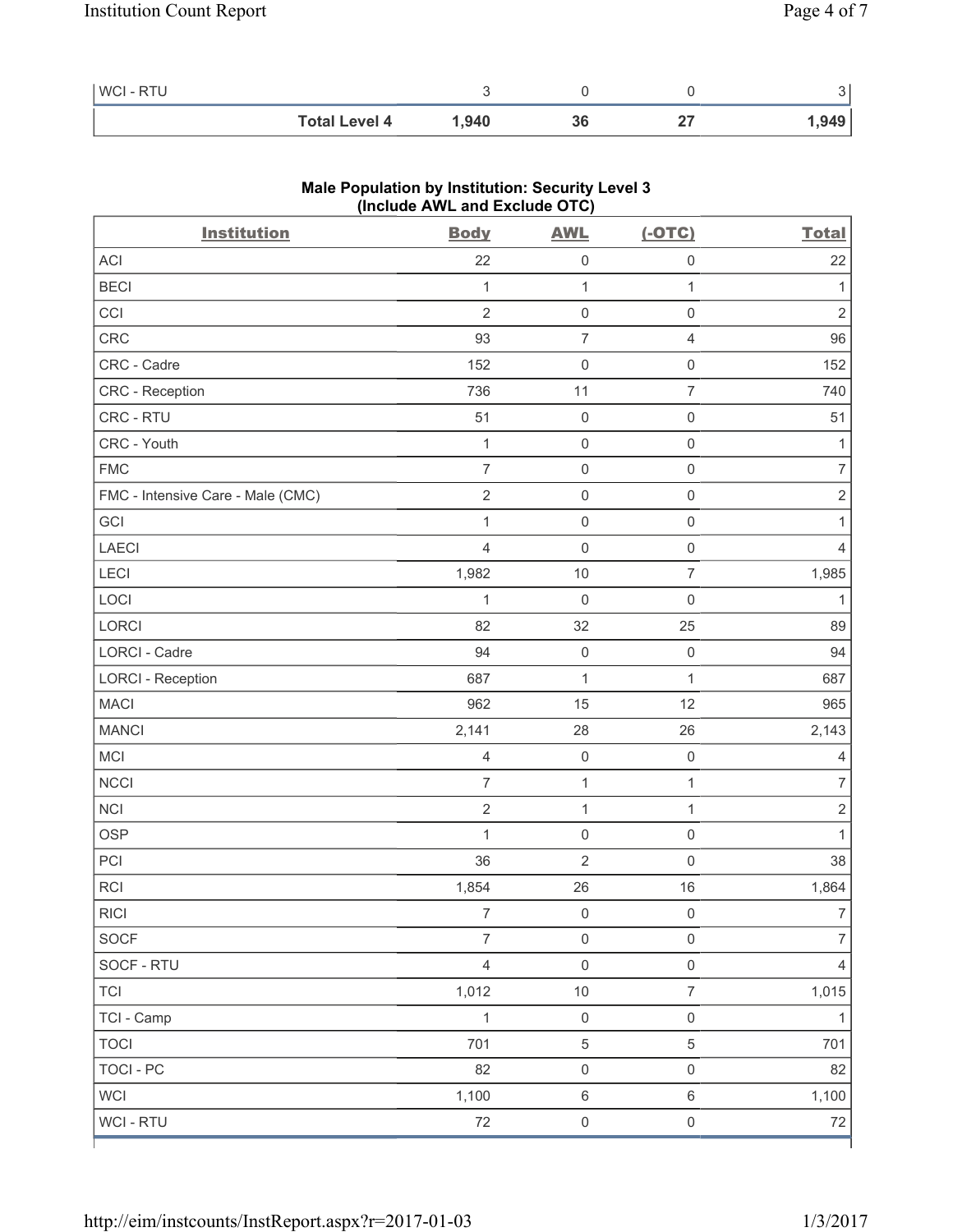| <b>Total Level 3</b> | 11,911 | 156 | 119 | 11,948 |
|----------------------|--------|-----|-----|--------|
|----------------------|--------|-----|-----|--------|

| <b>Institution</b>                | <b>Body</b>  | <b>AWL</b>          | $(-OTC)$            | <b>Total</b> |
|-----------------------------------|--------------|---------------------|---------------------|--------------|
| ACI                               | 744          | $\overline{4}$      | $\sqrt{2}$          | 746          |
| ACI - PC                          | 96           | $\mathsf{O}\xspace$ | $\mathsf{O}\xspace$ | 96           |
| <b>ACI - RTU</b>                  | 72           | $\mathsf{O}\xspace$ | $\mathsf{O}\xspace$ | 72           |
| <b>BECI</b>                       | 1,407        | 23                  | 11                  | 1,419        |
| CCI                               | 1,827        | 13                  | $\,8\,$             | 1,832        |
| <b>CRC</b>                        | 143          | $\mathbf{1}$        | $\mathbf{1}$        | 143          |
| CRC - Cadre                       | 98           | $\mathsf{O}\xspace$ | $\mathsf 0$         | 98           |
| CRC - Reception                   | 231          | $\,6\,$             | $\mathbf 5$         | 232          |
| <b>FMC</b>                        | 5            | $\mathsf{O}\xspace$ | $\mathbf 0$         | $\sqrt{5}$   |
| FMC - Intensive Care - Male (CMC) | 20           | $\mathsf{O}\xspace$ | $\mathsf 0$         | 20           |
| GCI                               | 648          | $\,8\,$             | $\mathbf 5$         | 651          |
| <b>GCI-RTU</b>                    | 26           | $\mathsf{O}\xspace$ | $\mathsf 0$         | 26           |
| <b>LAECI</b>                      | 1,113        | 17                  | 15                  | 1,115        |
| LECI                              | 77           | $\mathbf{1}$        | $\mathbf{1}$        | 77           |
| LOCI                              | 1,266        | 11                  | 8                   | 1,269        |
| LORCI                             | 129          | 36                  | 28                  | 137          |
| <b>LORCI - Cadre</b>              | 53           | $\mathsf{O}\xspace$ | $\mathsf 0$         | 53           |
| <b>LORCI - Reception</b>          | 264          | $\mathbf 2$         | $\overline{2}$      | 264          |
| <b>MACI</b>                       | 57           | $\mathbf{1}$        | $\mathsf{O}\xspace$ | 58           |
| <b>MANCI</b>                      | 28           | $\mathbf{1}$        | $\mathbf{1}$        | 28           |
| <b>MCI</b>                        | 1,474        | 18                  | 11                  | 1,481        |
| MCI - Camp                        | $\mathbf 1$  | $\mathbf 0$         | $\mathsf{O}\xspace$ | $\mathbf{1}$ |
| <b>NCCI</b>                       | 1,425        | 18                  | 11                  | 1,432        |
| NCI                               | 1,680        | 18                  | 13                  | 1,685        |
| PCI                               | 673          | 19                  | $\overline{7}$      | 685          |
| <b>RCI</b>                        | 250          | 0                   | 0                   | 250          |
| <b>RICI</b>                       | 1,517        | 34                  | 19                  | 1,532        |
| SCI                               | 867          | 18                  | 12                  | 873          |
| <b>TCI</b>                        | 23           | $\mathsf 0$         | $\mathsf 0$         | 23           |
| <b>TOCI</b>                       | 19           | $\mathsf{O}\xspace$ | $\mathsf 0$         | 19           |
| <b>TOCI - PC</b>                  | $\mathbf{1}$ | $\mathsf{O}\xspace$ | $\mathsf{O}\xspace$ | $\mathbf{1}$ |
| <b>WCI</b>                        | 48           | $\mathsf{O}\xspace$ | $\mathsf{O}\xspace$ | 48           |
| WCI - RTU                         | $\,$ 5 $\,$  | $\mathsf{O}\xspace$ | $\mathsf{O}\xspace$ | $\,$ 5 $\,$  |
| <b>Total Level 2</b>              | 16,287       | 249                 | 160                 | 16,376       |

## **Male Population by Institution: Security Level 2 (Include AWL and Exclude OTC)**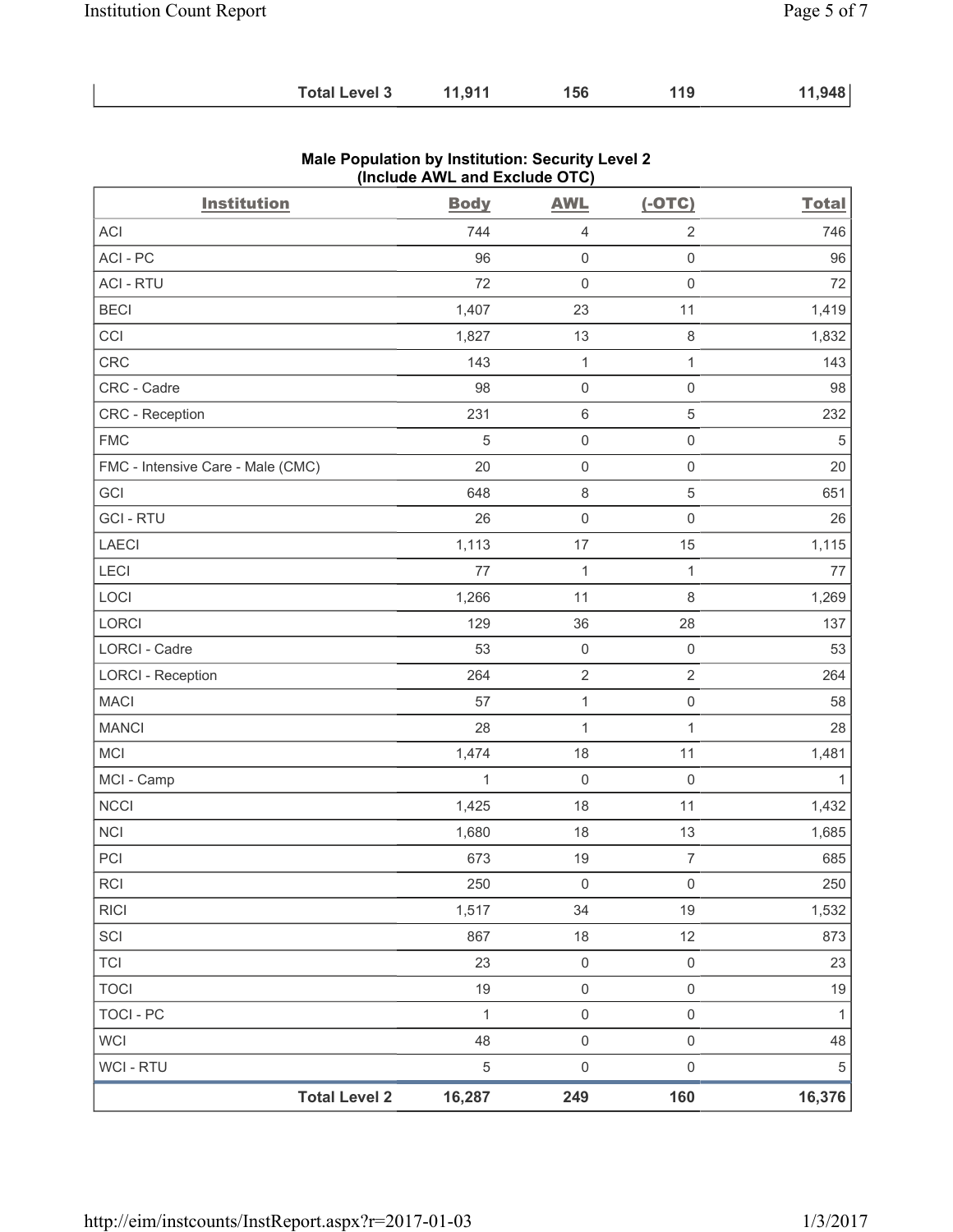| <b>Institution</b>                | <b>Body</b>    | <b>AWL</b>                | $(-OTC)$                  | <b>Total</b>              |
|-----------------------------------|----------------|---------------------------|---------------------------|---------------------------|
| <b>ACI</b>                        | 682            | $\ensuremath{\mathsf{3}}$ | 2                         | 683                       |
| ACI - PC                          | $\overline{2}$ | $\mathsf{O}\xspace$       | $\mathsf 0$               | $\overline{2}$            |
| <b>ACI - RTU</b>                  | 31             | $\mathbf{1}$              | $\mathbf{1}$              | 31                        |
| <b>BECI</b>                       | 821            | 10                        | 5                         | 826                       |
| <b>BECI</b> - Camp                | 494            | $\mathsf{O}\xspace$       | $\mathbf 0$               | 494                       |
| CCI                               | 734            | $\,$ 3 $\,$               | $\mathbf{1}$              | 736                       |
| CRC                               | 85             | $\mathbf{1}$              | $\mathbf{1}$              | 85                        |
| <b>CRC</b> - Reception            | 98             | 5                         | $\overline{4}$            | 99                        |
| CRC - RTU                         | 1              | $\mathsf{O}\xspace$       | $\mathsf{O}\xspace$       | 1                         |
| <b>FMC</b>                        | 441            | $\,8\,$                   | $\overline{4}$            | 445                       |
| FMC - Intensive Care - Male (CMC) | 20             | 0                         | $\mathsf{O}\xspace$       | 20                        |
| GCI                               | 561            | 15                        | 5                         | 571                       |
| GCI - Camp                        | 763            | $\ensuremath{\mathsf{3}}$ | $\mathbf{1}$              | 765                       |
| <b>GCI-RTU</b>                    | 11             | $\mathsf{O}\xspace$       | $\mathsf 0$               | 11                        |
| <b>LAECI</b>                      | 645            | $\overline{7}$            | $\ensuremath{\mathsf{3}}$ | 649                       |
| LECI                              | 19             | 4                         | $\mathbf{1}$              | 22                        |
| LECI - Camp                       | 179            | $\mathsf{O}\xspace$       | $\mathbf 0$               | 179                       |
| LOCI                              | 987            | $\ensuremath{\mathsf{3}}$ | $\overline{2}$            | 988                       |
| LORCI                             | 35             | 6                         | $\sqrt{5}$                | 36                        |
| <b>LORCI - Cadre</b>              | 8              | $\mathsf 0$               | $\mathsf 0$               | 8                         |
| <b>LORCI - Reception</b>          | 134            | $\overline{2}$            | $\overline{2}$            | 134                       |
| MACI - Minimum                    | 1,275          | 10                        | $\overline{7}$            | 1,278                     |
| <b>MANCI</b>                      | 21             | 4                         | $\mathsf 0$               | 25                        |
| MANCI - Camp                      | 404            | $\mathbf{1}$              | 1                         | 404                       |
| <b>MCI</b>                        | 501            | 8                         | 3                         | 506                       |
| MCI - Camp                        | 320            | $\mathbf{1}$              | $\mathbf{1}$              | 320                       |
| <b>NCCI</b>                       | 973            | 8                         | $\overline{4}$            | 977                       |
| NCCI - Camp                       | 475            | $\mathsf{O}\xspace$       | $\mathsf{O}\xspace$       | 475                       |
| <b>NCI</b>                        | 782            | 5                         | $\mathfrak{S}$            | 784                       |
| OSP                               | $\mathsf 3$    | $\overline{2}$            | $\overline{2}$            | $\ensuremath{\mathsf{3}}$ |
| OSP - Camp                        | 145            | $\mathbf{1}$              | $\mathbf{1}$              | 145                       |
| PCI                               | 1,334          | 17                        | $\,6\,$                   | 1,345                     |
| <b>RICI</b>                       | 1,044          | $16\,$                    | $\boldsymbol{9}$          | 1,051                     |
| SCI                               | 1,176          | $\overline{7}$            | $\overline{2}$            | 1,181                     |
| <b>TCI</b>                        | 53             | $\boldsymbol{7}$          | $\overline{4}$            | 56                        |
| TCI - Camp                        | 443            | $\mathbf{1}$              | $\mathbf{1}$              | 443                       |
| <b>TOCI</b>                       | 144            | $\mathsf 3$               | $\mathbf{1}$              | 146                       |

### **Male Population by Institution: Security Level 1 (Include AWL and Exclude OTC)**